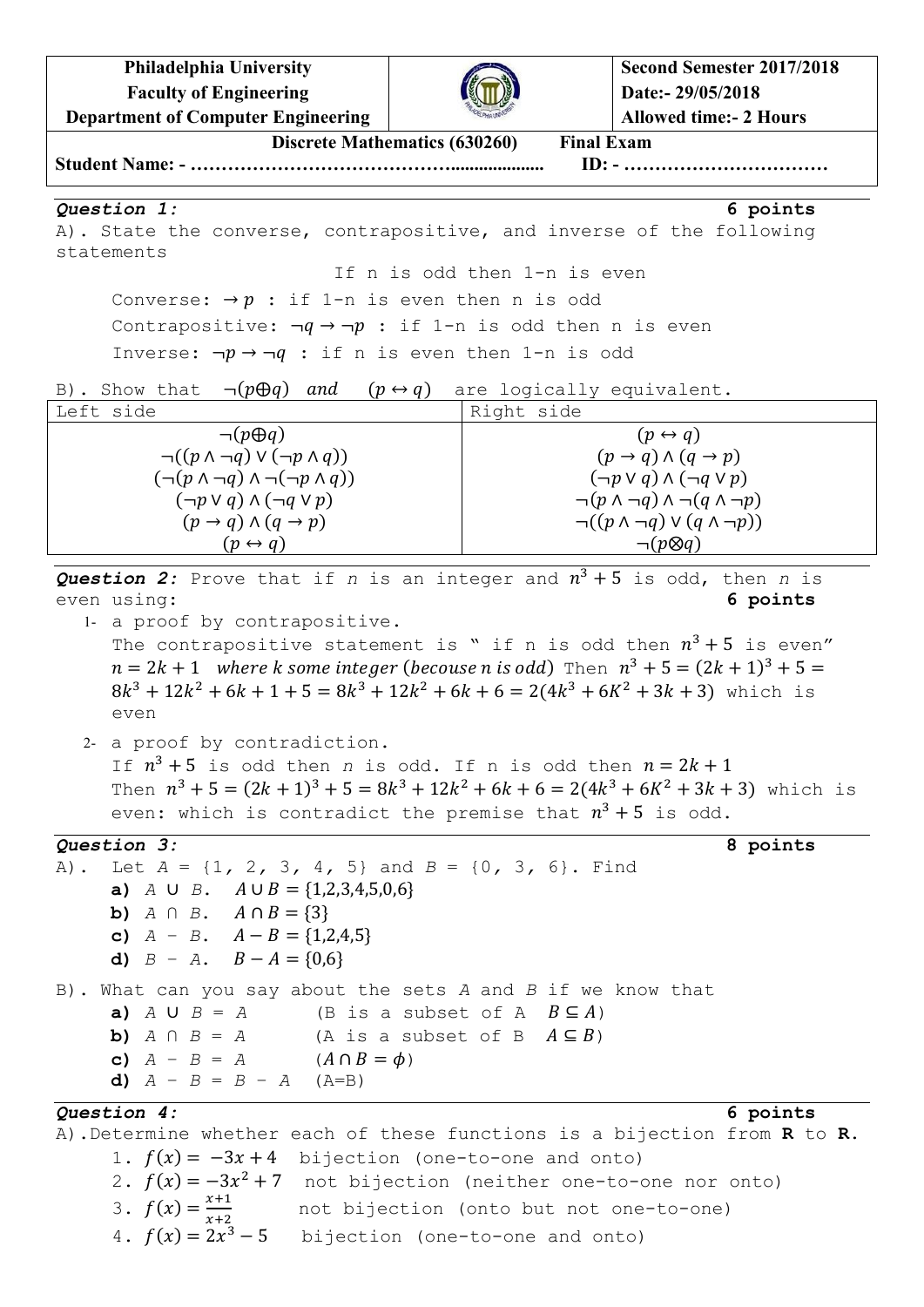### *Question 5:* **15 points**

A). Use chines reminder theorem to find the solution of the following system of linear congruence's

$$
x \equiv 1 \pmod{2}
$$
  
\n
$$
x \equiv 2 \pmod{3}
$$
  
\n
$$
x \equiv 3 \pmod{5}
$$
  
\n
$$
x \equiv 4 \pmod{11}
$$
  
\n
$$
m = m1 \times m2 \times m3 \times m4 = 2 * 3 * 5 * 11 = 330
$$
  
\n
$$
M_1 = \frac{m}{m_1} = \frac{330}{2} = 165 \qquad M_2 = \frac{m}{m_2} = \frac{330}{3} = 110 \qquad M_3 = \frac{m}{m_3} = \frac{330}{5} = 66 \qquad M_4 = \frac{330}{11} = 30
$$

| Inverse of 165 mod 2    | Inverse of 110 mod 3              | Inverse of 66 mod 5    | Inverse of 30 mod 11                            |
|-------------------------|-----------------------------------|------------------------|-------------------------------------------------|
| $165 = 82 \times 2 + 1$ | $110 = 36 \times 3 + 2$           | $66 = 13 \times 5 + 1$ | $30 = 2 \times 11 + 8$                          |
| $1 = 165 - 82 \times 2$ | $3 = 1 \times 2 + 1$              | $1 = 66 - 13 \times 5$ | $11 = 1 \times 8 + 3$                           |
| The inverse is 1        | $1 = 3 - 1 \times 2$              | The inverse is 1       | $8 = 2 \times 3 + 2$                            |
|                         | $1 = 3 - 1(110 - 36 \times 3)$    |                        | $3 = 1 \times 2 + 1$                            |
|                         | $1 = -1 \times 110 + 37 \times 3$ |                        | $1 = 3 - 1 \times 2$                            |
|                         | The inverse is                    |                        | $1 = 3 - 1 \times (8 - 2 \times 3)$             |
|                         | $-1$ mod 3 or 2                   |                        | $1 = -1 \times 8 + 3 \times 3$                  |
|                         |                                   |                        | $1 = -18 + 3 \times (11 - 1 \times 8)$          |
|                         |                                   |                        | $1 = 3 \times 11 - 4 \times 8$                  |
|                         |                                   |                        | $1 = 3 \times 11 - 4 \times (30 - 2 \times 11)$ |
|                         |                                   |                        | $1 = -4 \times 30 + 11 \times 11$               |
|                         |                                   |                        | The inverse is                                  |
|                         |                                   |                        | $-4 \mod 11 \text{ or } 7$                      |

 $x = 1 \times 1 \times 165 + 2 \times 2 \times 110 + 1 \times 3 \times 66 + 7 \times 4 \times 30$  $x \equiv 1643 \ (mod \ 330)$ 

 $x \equiv 323 \ (mod \ 330)$ 

*Question 6:* The following message was encrypted using RSA algorithm with key(n=119,e=77) **20 points**

# **9172585856**

1- Determine the block size.  $25 < 119 < 2525$  the block size is 2 2- Find the primes factorization  $119 = 7 \times 17$   $p = 7$   $q = 17$ 3- Find the decryption key

The decryption key is inverse of  $e \mod (p-1)(q-1)$ =inverse of 77mod 96

| $96 = 1 \times 77 + 19$                | The inverse of 77 mod 96 is 5 |
|----------------------------------------|-------------------------------|
| $77 = 4 \times 19 + 1$                 | The decryption key $d=5$      |
| $1 = 77 - 4 \times 19$                 |                               |
| $1 = 77 - 4 \times (96 - 1 \times 77)$ |                               |
| $1 = -4 \times 96 + 5 \times 77$       |                               |

4- Restore the original message.

|                                  | $P = C^d \mod n$                         |           |
|----------------------------------|------------------------------------------|-----------|
| $P_1 = 91^5 \mod 119$ $p_1 = 7$  | $p_2 = 72^5 \mod 119$                    | $P_2 = 4$ |
| $P_3 = 58^5 \mod 119$ $P_3 = 11$ | $P_4 = 58^5 \text{ mod } 119$ $P_4 = 11$ |           |
| $P_5 = 56^5 \mod 119$ $P_5 = 14$ |                                          |           |

The original message is **HELLO**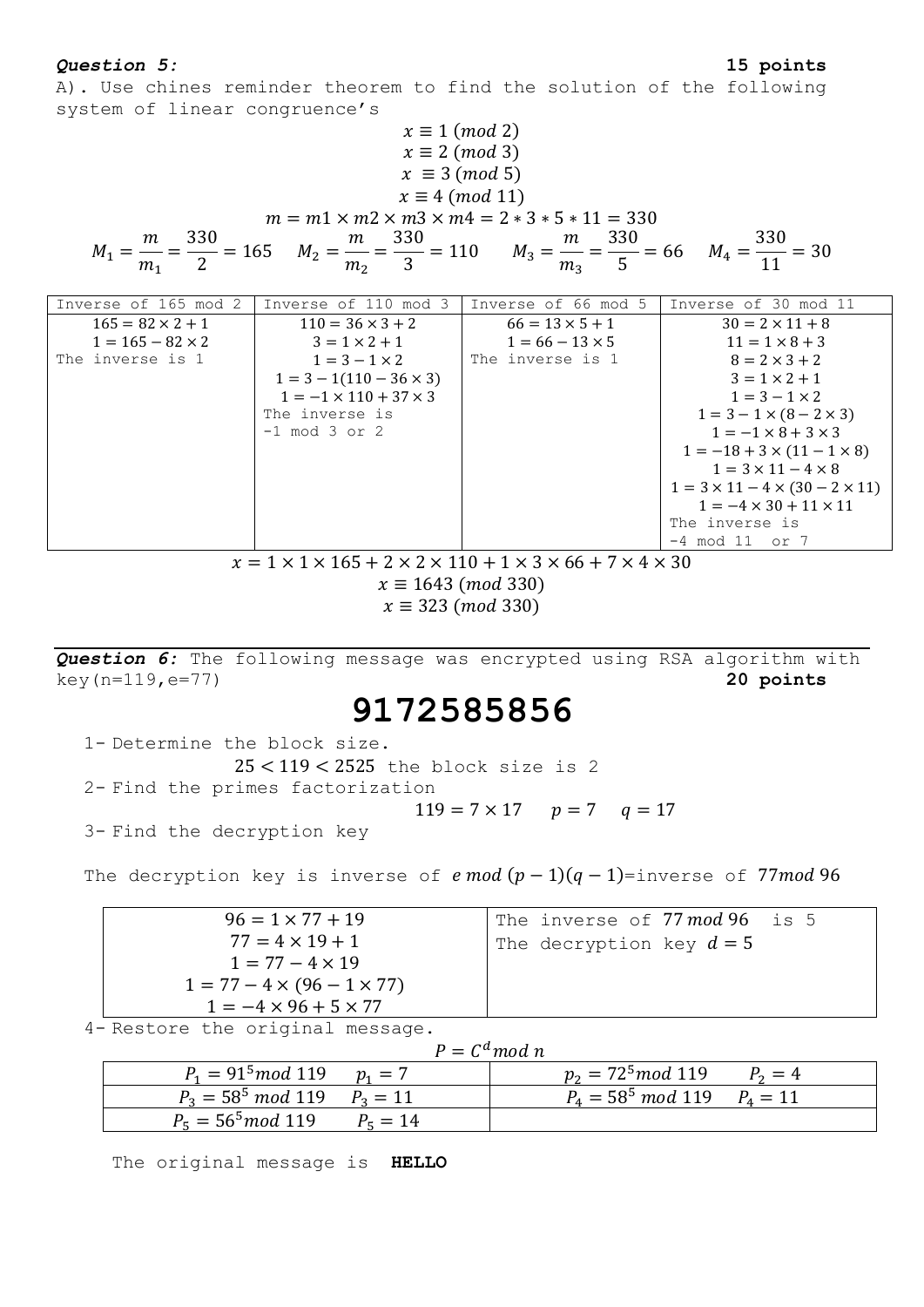*Question 7:* **10 points** A). Use mathematical induction to prove the followings 1.  $3^n < n!$ for  $n > 6$ Basic step: at n=7  $3<sup>7</sup>$ Inductive step: Assume the relation is true at n=k Then  $3^k < k!$  Prove that  $3^{k+1} < (k+1)!$  $3^k < k!$  then  $3 \times 3^k$  $3^{k+1}$  < 3 x k! < (k + 1) x k! since 3 < (k + 1) then  $3^{k+1}$  < (k + 1)! 2.  $1 \times 1! + 2 \times 2! + 3 \times 3! + \dots + n \times n! = (n + 1)! - 1$ Basic step at n=1  $1 \times 1! = 2! - 1$  $1 = 1$ Inductive step: Assume the relation is true at n=k Then  $1 \times 1! + 2 \times 2! + 3 \times 3! + \cdots + k \times k! = (k + 1)! - 1$ Prove that  $1 \times 1! + 2 \times 2! + 3 \times 3! + \dots + (k + 1) \times (k + 1)! = (k + 2)! - 1$  $1 \times 1! + 2 \times 2! + 3 \times 3! + \dots + k \times k! + (k + 1) \times (k + 1)! = (k + 1)! - 1 + (k + 1) \times (k + 1)!$  $=(k + 1)!((k + 1) + 1) - 1 = (k + 1)! \times (k + 2) - 1 = (k + 2)! - 1$ B). Give a recursive definition for  $a_n = n^2$  then design a recursive algorithm to find  $n^2$  $a_0 = 0$   $a_1 = 1$   $a_2 = 4$   $a_3 = 9$   $a_4 = 16$   $a_n = a_{n-1} + (2n-1)$ Fun(n: n is a positive integer) If n=0 then return 0 Else return Fun(n-1)+2n-1 end **Question 8:** R1 and R2 are relations defined on set  $A = \{1,2,3,4\}$  where  $R1 = \{(1,1), (1,2), (1,3), (1,4), (2,2), (2,3), (3,3), (4,2), (4,3), (4,4)\}\$  $R2 = \{(1,1), (1,3), (1,4), (2,3), (2,4), (3,3), (3,4), (4,1), (4,2), (4,3)\}\$ **10 points** A). Represent these relations using Zero-One Matrix then determine wither these relations are reflexive , symmetric and /or antisymmetric.  $\overline{1}$  $\begin{bmatrix} 1 & 1 & 1 & 1 \end{bmatrix}$  $R1 = \begin{bmatrix} 0 \\ 0 \end{bmatrix}$  $\boldsymbol{0}$  $\begin{bmatrix} 0 & 1 & 1 & 1 \\ 0 & 0 & 1 & 0 \end{bmatrix}$  $R2 =$  $\begin{bmatrix} 0 & 0 & 1 & 1 \\ 0 & 0 & 1 & 1 \end{bmatrix}$  $0 \quad 1 \quad 1$ ΩI  $1 \quad 1$  $\mathbf{1}$ R2 is not reflexive R1 is reflexive R1 is not symmetric R2 is not symmetric R1 is not antisymmetric R2 is not antisymmetric B). Find 1∪R2, R1∩R2 and R1°R2 using Zero-One Matrices. г1  $1 \quad 1 \quad 1$  $R1 \cup R2 = M_{R_1} \vee M_{R_2} = \begin{bmatrix} 0 \\ 0 \end{bmatrix}$ ]  $\boldsymbol{0}$  $\boldsymbol{0}$  $\mathbf{1}$  $\overline{1}$  $\overline{1}$  $\mathbf{1}$  $\overline{1}$  $\boldsymbol{0}$  $R1 \cap R2 = M_{R_1} \wedge M_{R_2} =$ ]  $\boldsymbol{0}$  $\boldsymbol{0}$  $\mathbf{1}$  $\overline{0}$  $\mathbf{1}$  $\overline{1}$  $\overline{1}$  $\boldsymbol{0}$  $R1^{\circ}R2 = M_{R_2} \odot M_{R_1} =$ ] $\boldsymbol{0}$  $\mathbf{1}$  $\mathbf{1}$  $\overline{0}$  $\overline{1}$  $\overline{1}$